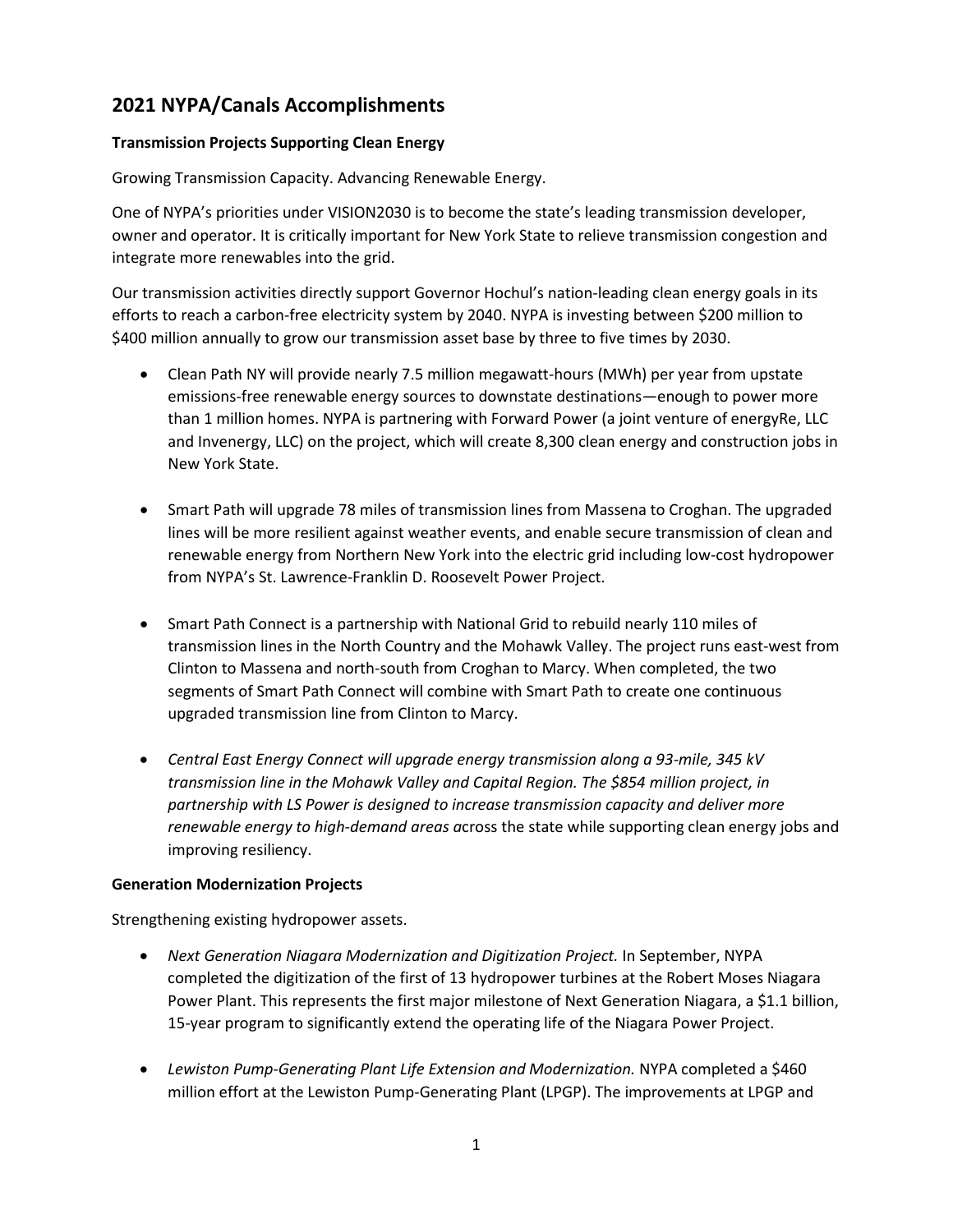also at the Robert Moses Power Plant include replacing aging equipment with the latest machinery and incorporating advanced digital technologies for optimizing the hydroelectric project's performance.

#### **Solar and Energy Storage Projects**

Advancing solar projects across New York State was a critical element in our clean energy activities in 2021. The state's Climate Leadership and Community Protection Act (CLCPA) set goals of 6 gigawatts (GW) of distributed solar by 2025 and 3 GW of storage by 2030. In July, New York State reached 3 GW of solar generation—half of the CLCPA goal for 2030—thanks largely to the efforts of NYPA and its partners.

Announced in early 2021, NYPA's Community Solar and Storage Program will spur nearly \$135 million in direct, private investments toward the development, construction and operation of up to 40 solar projects across the state, creating more than 1,250 short- and long-term jobs.

- NYPA, EPRI and the U.S. Department of Energy launched a pilot project to explore the use of a high-temperature crushed-rock thermal energy storage system developed by Brenmiller Energy. The system stores excess thermal energy so it can be used later during periods of peak demand.
- NYPA worked with the New York City Department of Citywide Administrative Services to assist with the power purchase agreements for installation of solar arrays on 47 public schools and several water treatment facilities, which includes up to 6.6 MW of energy storage.
- NYPA and the New York State Office of General Services began development on remote solar arrays that will provide Empire State Plaza in Albany with more than 30 MW of solar generation.
- NYPA selected a developer to install and operate a 5 MW solar array at the Monroe County Water Authority (MCWA) to help offset more than 15 percent of the energy required for water pumping and treatment each year.
- NYPA partnered with the University at Albany to begin construction of a 1.8 MW solar project that covers nearly all the campus's available roof space and supplies 60 percent of the electricity to the new Emerging Technology and Entrepreneurship Complex building.
- NYPA began negotiating agreements for municipalities and school districts in Westchester County that want to build solar power systems to meet their renewable energy goals.
- The City of White Plains, with NYPA as its expert energy advisor, and Distributed Solar Development broke ground on a nine-project, 6.8 MW community solar portfolio of city-owned sites that will triple the amount of solar energy produced in Westchester County.

### **Electric Vehicles**

The two hurdles to electric vehicle (EV) adoption historically have been economics and convenience. For the past few years, battery prices have fallen dramatically, making EVs more cost competitive. With programs like our EVolve NY, great strides are being undertaken to make EV ownership much more convenient with installation of charging stations statewide.

EVolve NY dedicates up to \$250 million through 2025 to make electric vehicles easier to own in New York State.

EVolve NY aims to install fast-charging stations allowing drivers to travel all of New York State with the confidence a charging station is nearby at locations along major state highway corridors plus charging hubs in several major cities.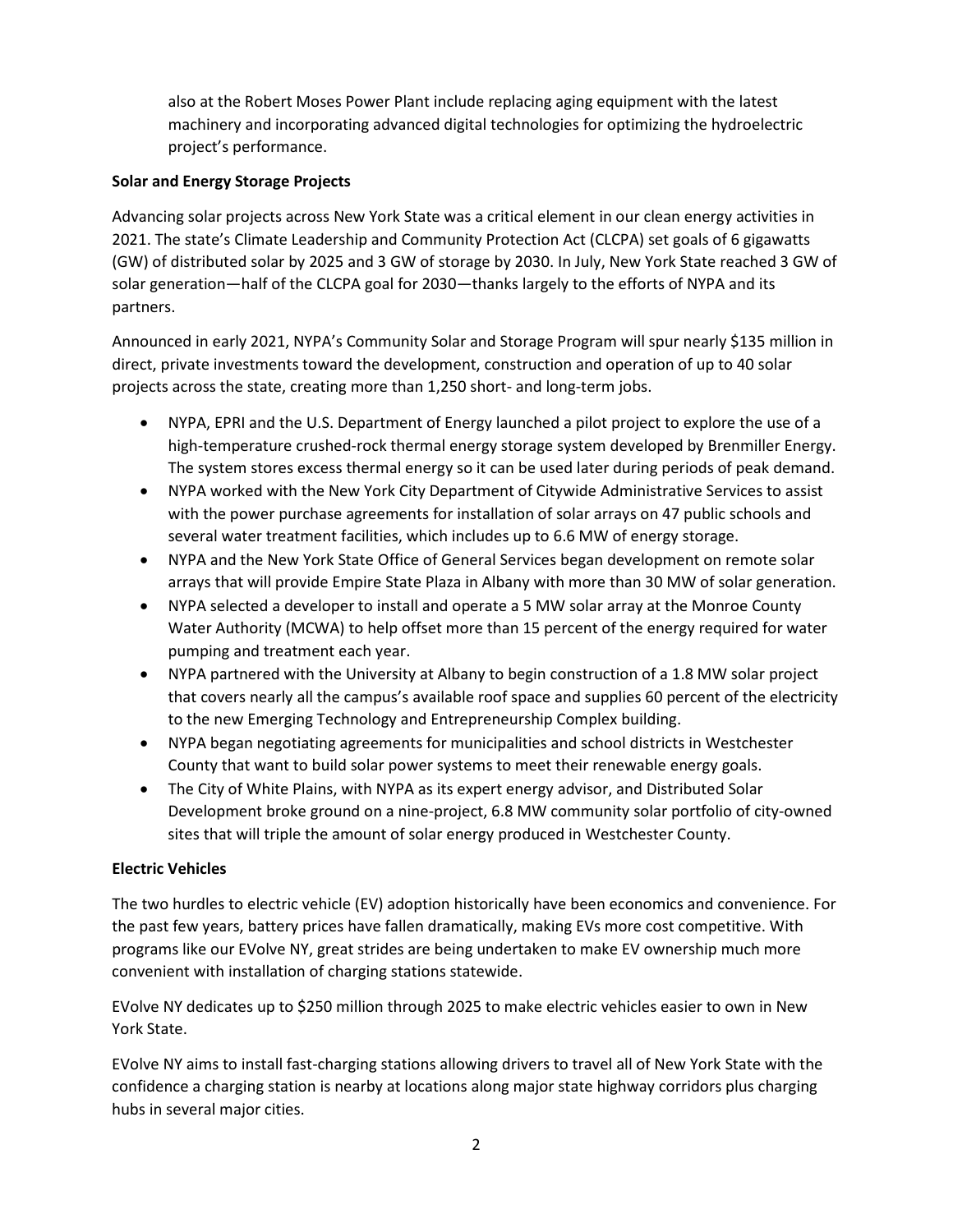#### **2021 EV Highlights**

- EVolve NY installed about 100 fast chargers, 60 operational—putting New York on track to have the third-largest open-access 150 kW+ fast-charging network in the U.S.
- EVolve NY added fast chargers in Amsterdam, Saratoga Springs, the Village of Fairport and New York City; at five Stewart's Shops in the Capital and North Country; and at three fast-charging hubs at Mirabito gas stations in Syracuse and Oneonta.
- NYPA finalized a \$39 million agreement to install more than 50 overhead chargers to power 45 new electric buses to be deployed by the Metropolitan Transportation Authority in New York City in 2022.
- In July, NYPA's Board of Trustees approved \$1.1 million in additional funding to help New York's municipal and rural electric cooperative systems bring more hybrid and electric vehicles into their fleets.

### **Energy Efficiency**

NYPA is playing a major role in New York State's efforts to reduce energy use and advance its ambitious climate goals by working closely with state and local government customers to achieve impressive results.

A centerpiece of the effort is BuildSmart 2025, NYPA's statewide energy efficiency program aimed at drastically reducing energy usage in New York State facilities. NYPA's BuildSmart 2025 is contributing to helping New York State reach its goal of 11 trillion British thermal units (Btu) of energy savings by the end of 2025—the equivalent of removing more than 500,000 cars off the road—and a 34 percent reduction in energy use from 2015.

NYPA has enrolled more than 53 state agencies and authorities in the NY Energy Manager platform. NY Energy Manager directly supports BuildSmart 2025 by providing one place where these agencies and authorities can manage and track their performance to their Btu of energy savings targets.

- *Empire State Plaza Plan.* In September, NYPA and the New York State Office of General Services began an 18-month comprehensive energy audit that will assist the state in determining the benefit and feasibility of implementing additional energy-saving technologies at the plaza in Albany.
- *Clean Heat for All Challenge.* In late 2021, NYPA, the New York City Housing Authority and New York State Energy Research and Development Authority launched the Clean Heat for All Challenge. This competition is directed at heating and cooling equipment manufacturers to develop a new electrification product to better serve existing family buildings and hasten the transition to fossil-free heating.

### **Smart Street Lighting NY LED Upgrades**

A major component of our energy efficiency efforts is our LED efficiency program. By converting existing lighting systems to energy-efficient LEDs, NYPA helps municipalities save taxpayer dollars, provide better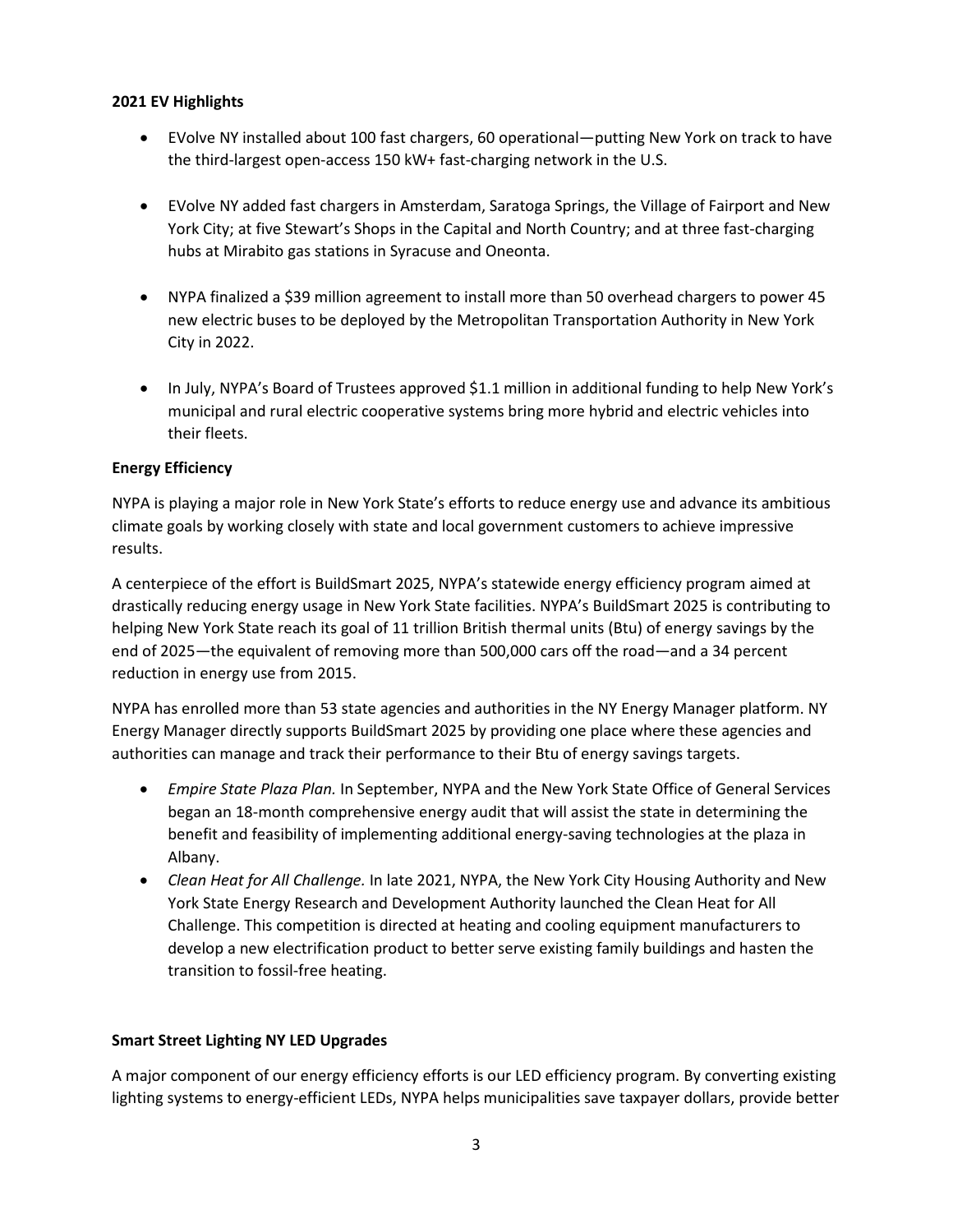lighting to their communities, reduce energy use and decrease their community's impact on the environment.

NYPA's Smart Street Lighting NY, along with other local street lighting programs, have a goal of replacing at least 500,000 streetlights throughout New York State with LED technology by 2025. I am happy to say excellent progress has been made, as nearly 300,000 streetlights were installed by 2021.

#### **Investing in Community and Improving New York State**

Economic development is an important component of NYPA's mission.

NYPA's signature economic development initiative, ReCharge NY, enables qualifying businesses and nonprofits statewide to "Find the Power to Succeed." With ReCharge NY, they can control their energy costs and create jobs by using a combination of specially allocated clean, low-cost NYPA power and market-rate power.

Companies receiving allocated power have made commitments such as remaining in the state, keeping or growing employment, expanding operations and making significant local investments in their business.

ReCharge NY supports more than 389,000 jobs in the state and has sparked more than \$19 billion in private capital investments**.** 

In December, NYPA's Board of Trustees approved 34 ReCharge NY power allocations to 29 customers in support of more than 22,600 jobs—including 560 newly created jobs—that will also spur more than \$629 million in private capital investments.

In 2021, approved allocations of nearly 17.9 MW of low-cost ReCharge NY power will benefit companies throughout New York State.

Our trustees also updated NYPA's criteria for evaluating applications for economic development power to include consideration of applicants' impacts on Diversity, Equity and Inclusion commitments.

### **Preparing for the Future Through Innovation**

Driving cutting-edge innovation to improve how we support the statewide grid while paving the way for the rest of the industry.

• *Green Hydrogen and Decarbonizing Natural Gas*

Green hydrogen is a potential energy trend that may go mainstream quicker than expected. Green hydrogen, produced with renewable energy, could play a key role in decarbonizing our economy.

NYPA, the Electric Power Research Institute (EPRI), General Electric, Airgas, Sargent & Lundy and Fresh Meadow Power commenced a first-of-its-kind demonstration project to assess the potential of substituting renewable hydrogen for a portion of the natural gas used to generate power at NYPA's Brentwood Power Station on Long Island.

With access to low-cost power at NYPA's Niagara Power Project, Plug Power began construction of a \$290 million green hydrogen fuel production facility in Genesee County. The facility will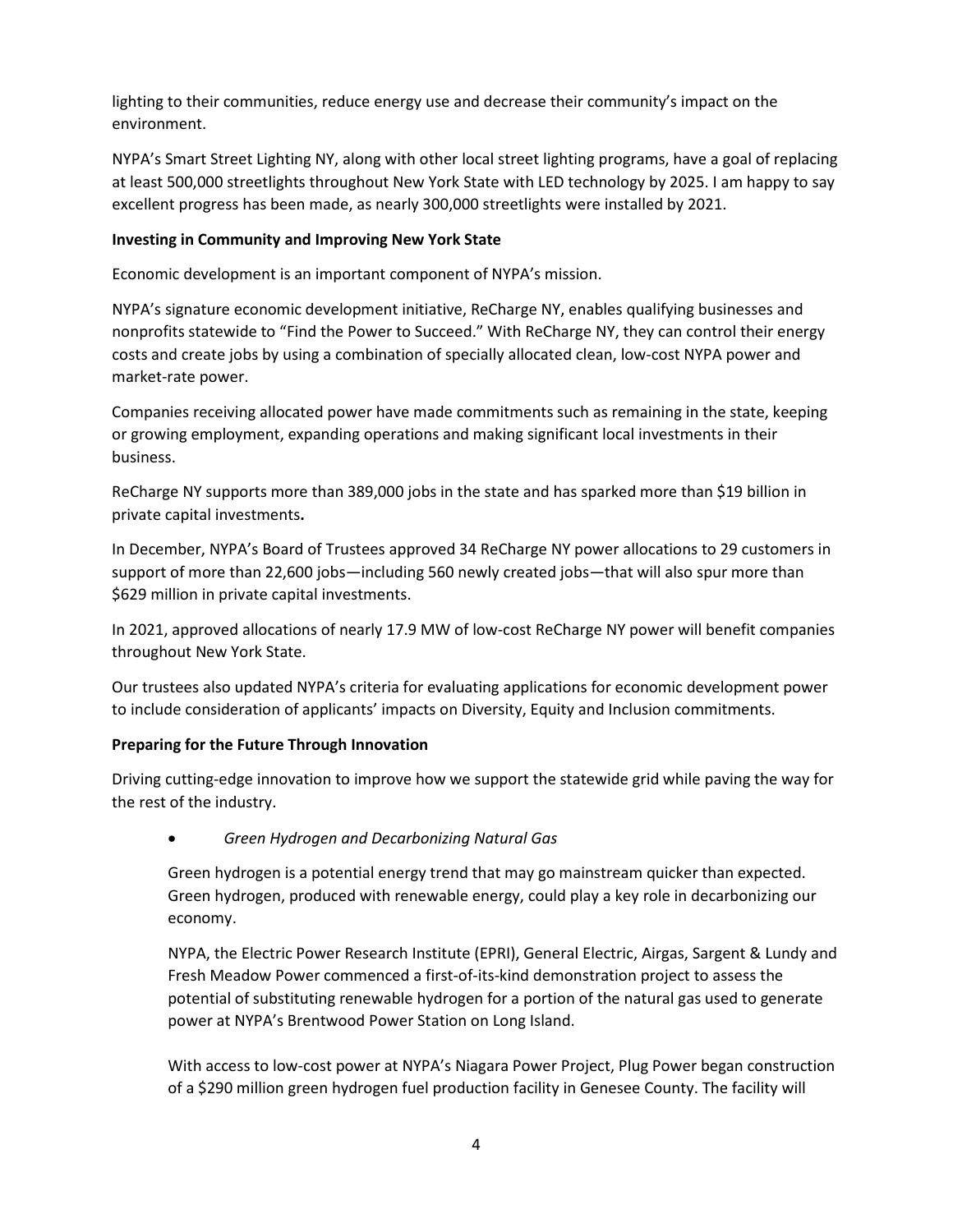offer transportation fuel to customers at pricing competitive to diesel, leading the way to decarbonize freight-transportation and logistics in New York State.

# • *Impacts of Climate Change*

In 2021, NYPA undertook several initiatives to assess and reduce the impact of climate change and extreme weather on the electric grid. In August, NYPA and AT&T announced a collaboration to share climate data to identify risks to utility and telecommunications infrastructure and better position New York State to be more resilient to extreme weather.

An ongoing climate study, on the impact to NYPA's infrastructure and systems, was announced in 2021. It is being conducted with Argonne National Laboratory in collaboration with EPRI and Columbia University's Center on Global Energy Policy.

# • *Real-Time Data and System Operations*

NYPA finished its \$1 million Forecast Dynamic Line Rating project, which installed state-of-theart weather sensors on Northern New York transmission lines to gather weather data. The sensors monitor live weather conditions at individual transmission towers rather than relying on national forecast data taken miles away.

NYPA also worked with several partners on a U.S. Department of Energy-funded project to enable real-time assessment of stress on the state's electric grid and provide intelligence about developing problems to system operators.

# • *Artificial Intelligence*

In December, Prisma Photonics was announced as the winner of the New York-Israel Smart Energy Innovation Challenge for its real-time transmission line issue detection system that will help improve grid safety, security and reliability. NYPA will collaborate with Prisma to advance the functionality of its platform, which was installed on NYPA's transmission lines during a previous pilot project.

### • *Customer Asset Management Solutions*

NYPA also announced the availability of an asset health monitoring service that enables centralized management of power plants, substations and power lines for use by NYPA's power supply customers like manufacturers, municipal electric systems, rural cooperatives and manufacturers.

### **Empowering our Employees, Partners and Communities**

NYPA has a 10-Point Diversity Equity & Inclusion (DEI) Plan of internal and external commitments underway to build a more inclusive, diverse workforce. It is poised to expand customer energy products and services in underserved and environmental justice communities, help customers lower utility costs, and expand participation of diverse firms.

NYPA has committed to investing in programs to support minority and/or women-owned businesses (MWBEs) in the supply chain; and expand efforts to help them develop, retain and recruit a dynamic,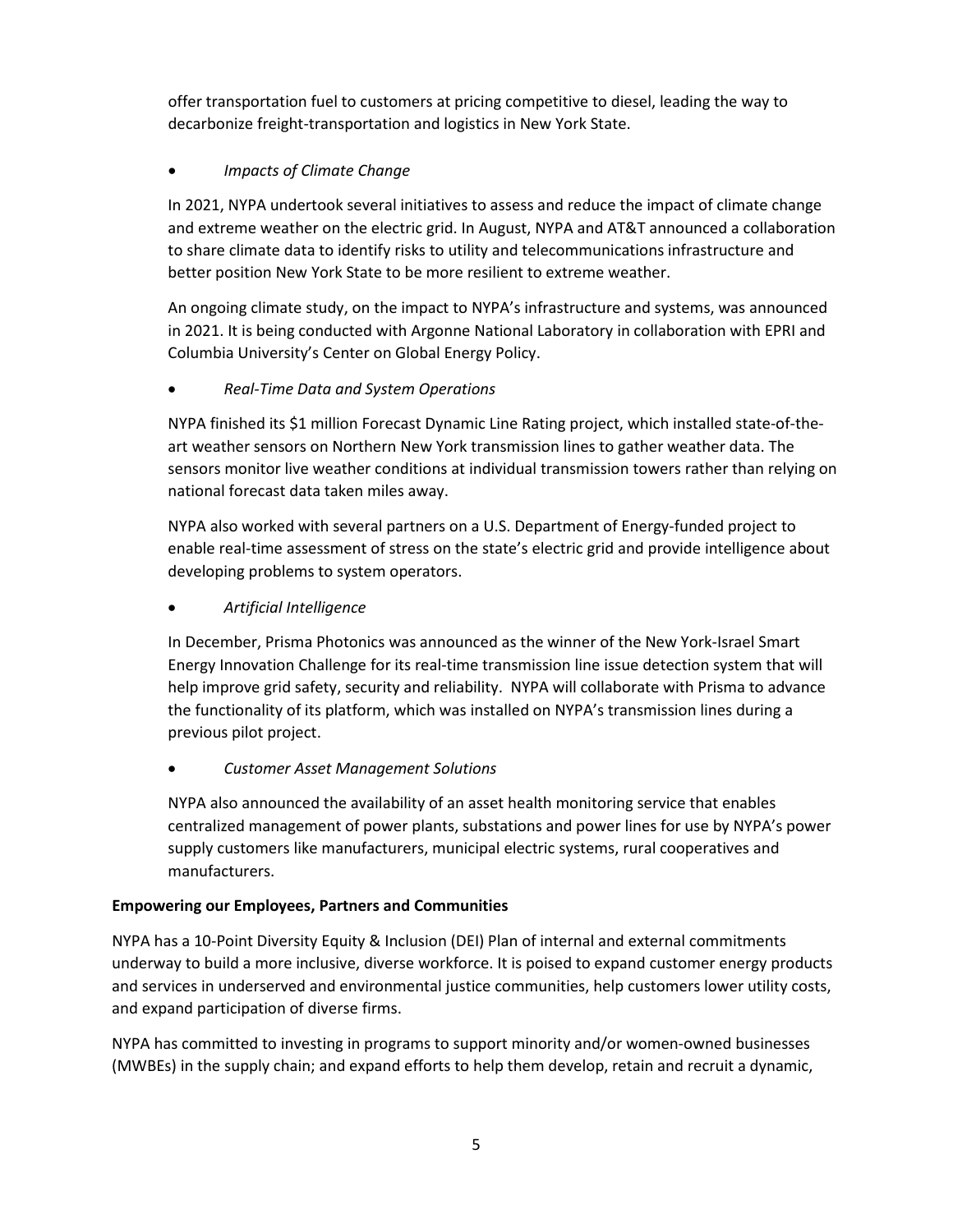diverse workforce. Under the plan, NYPA has reached contract agreements with 25 new, diverse suppliers—22 of which are MWBEs.

NYPA is allocating \$12 million over the next five years to assist in further strengthening MWBEs in the energy industry.

Striving to Promote STEM Education in our Communities

• *First Harvest from Community-Based Hydroponics Lab*

NYPA, UPROSE, New York Sun Works and Sunset Park community leaders celebrated the launch and initial harvest of New York City's first community-based organization hydroponics lab. Funded by NYPA, the new lab was conceptualized and developed by New York Sun Works and UPROSE.

• *Pathways in Technology*

As part of its DEI community investment strategy, NYPA has partnered with Pathways in Technology (P-TECH) Early College High School to bring educational resources to high school students looking to build careers in STEM. The inaugural year had 15 participating high school students across the state.

# • *Future Energy Leaders Scholarship*

NYPA launched its Future Energy Leaders Scholarship, a program to support students from economically disadvantaged communities across New York State. In June, NYPA announced 10 academically accomplished high school seniors would receive a \$10,000 scholarship. The scholarship winners reflect diversity in background and interests.

• *Astoria Students Graduate from STEM Summer Program*

In August, 39 teens from the Variety Boys & Girls Club of Queens graduated from a summer STEM program where they learned about electricity and renewable energy as part of a NYPA collaboration with Con Edison and 174 Power Global to support an under-resourced community near an upcoming clean energy project—a 100 MW battery storage facility at the Eugene W. Zeltmann Power Project.

• *John S. Dyson New York Energy Zone*

In Utica, NYPA opened its newest Visitor Center to introduce audiences of all ages to the dynamic world of electricity—past, present and future. With interactive exhibits, activities, movies and videos about New York State's exciting electric history and its many great electric companies, the NY Energy Zone also highlights the important work at NYPA's Frederick R. Clark Energy Control Center in nearby Marcy.

### **An Ever-Improving Work Culture**

NYPA strives to foster a workplace where people want to be and where every employee is encouraged to reach their full potential. We seek to attract, engage and inspire a skilled, diverse and resilient workforce that is empowered to think big, do-good and transform the energy industry. I am very pleased to say that we are succeeding in these efforts. That's why it makes perfect sense that NYPA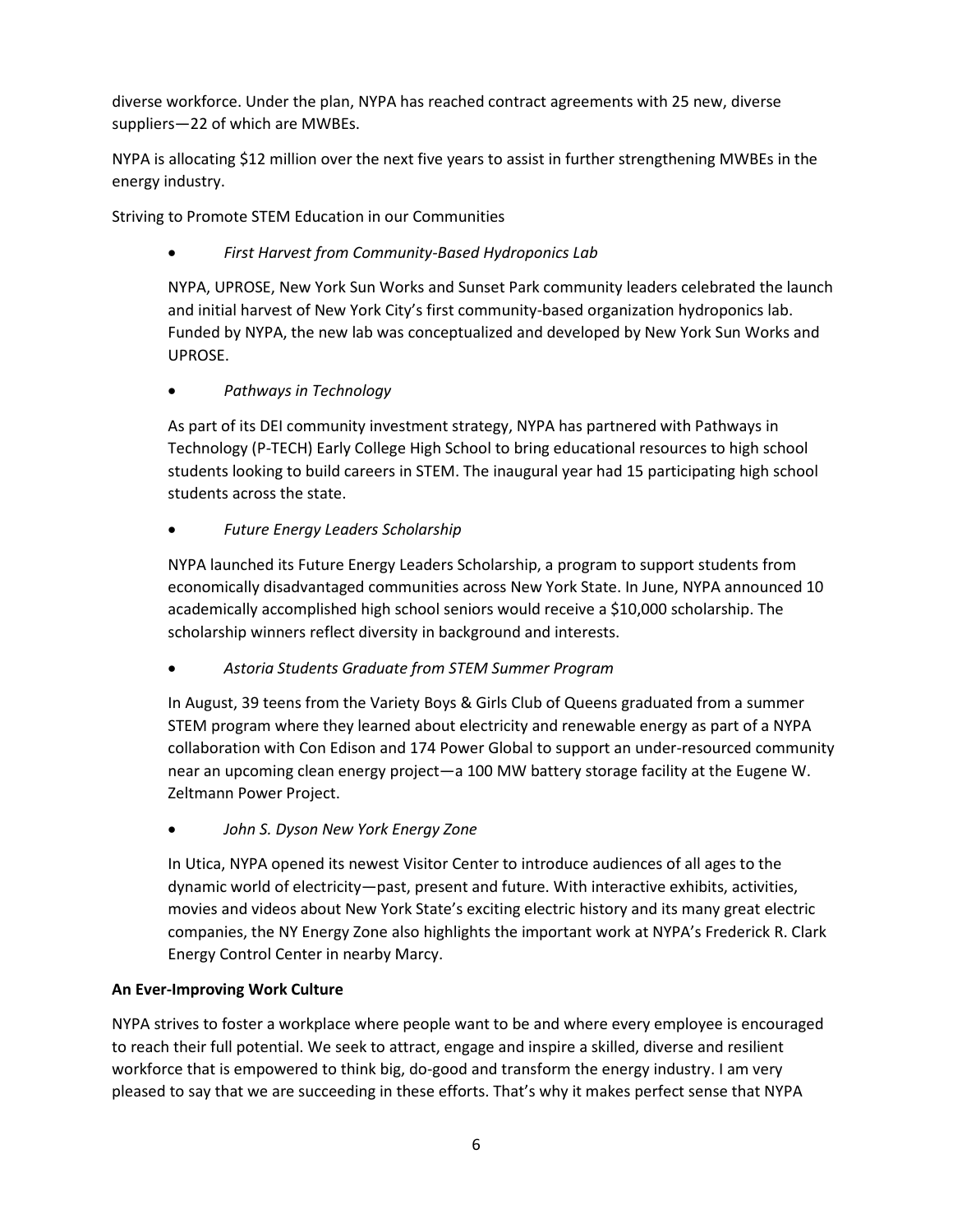marked its third year on Forbes magazine's list of Best Mid-Sized Employers by placing in the top 500 companies "liked best" by employees in the 2021 annual ranking.

NYPA's programs, such as the Blue Standard suite of development initiatives, Technical Training and LinkedIn Learning, are helping employees reach their professional goals. Additionally, through our Resource Alignment effort, we are taking full advantage of our Workforce Planning, Knowledge Management and Process Excellence programs.

#### **Strong Financial Performance**

Throughout 2021, NYPA continued its strong financial record. S&P Global Ratings and Fitch Ratings affirmed their strong ratings on NYPA's long-term bonds and short-term debt. We outperformed all key credit metrics needed to maintain our stellar credit rating from both credit agencies.

S&P noted its positive rating reflects, "favorable leverage metrics even after the utility added \$1.1 billion of debt in 2020," referring to NYPA's historic green bond sale, which won NYPA the Bond Buyer's Deal of the Year 2020.

These ratings lauded the Power Authority's leadership in navigating the pressures of a pandemic with great success. This was illustrated by surpassing our targeted net income of \$43 million to earn \$72 million, which ensures NYPA's balance sheet remains strong with robust liquidity.

# **Canal Corporation Operations**

From the start to finish, this Canal season wasn't an easy one.

As the Canal System watered up on May 10 preparing for the 2021 Navigation Season, there was a washout at Palmyra along the Ganargua Creek south of Lock E-29. On just the second day of the navigation season, May 22, we had a significant equipment failure at Lock E-17 in Little Falls. Rounding out the trifecta of early season challenges, there was a worsening seepage in Brockport. All during the navigation season, the weather was uncooperative, forcing closure of portions of the Canal System sometimes for weeks.

Even with the arrival of autumn, as we lifted the last movable dam out of the Mohawk River for the season, impending weather conditions with high waters made routine work more difficult. We contended with the remnants of several tropical storms with unprecedented rainfall. Yet, Canal staff rose to the occasion and worked to quickly lift the movable dams throughout the Mohawk River to ensure extra capacity for the rainfall and prevent potential flooding. Residents came to locks to share refreshments and gratitude with our valued workforce.

Despite these challenges, the navigation season was successful and due to the experience, dedication and perseverance of our hard-working staff across the state and our colleagues at NYPA.

In 2021, there were more than 77,000 lock-throughs. We hired 144 seasonal employees, with 98 or them rejoining for at least a second season, and 25 employees were promoted.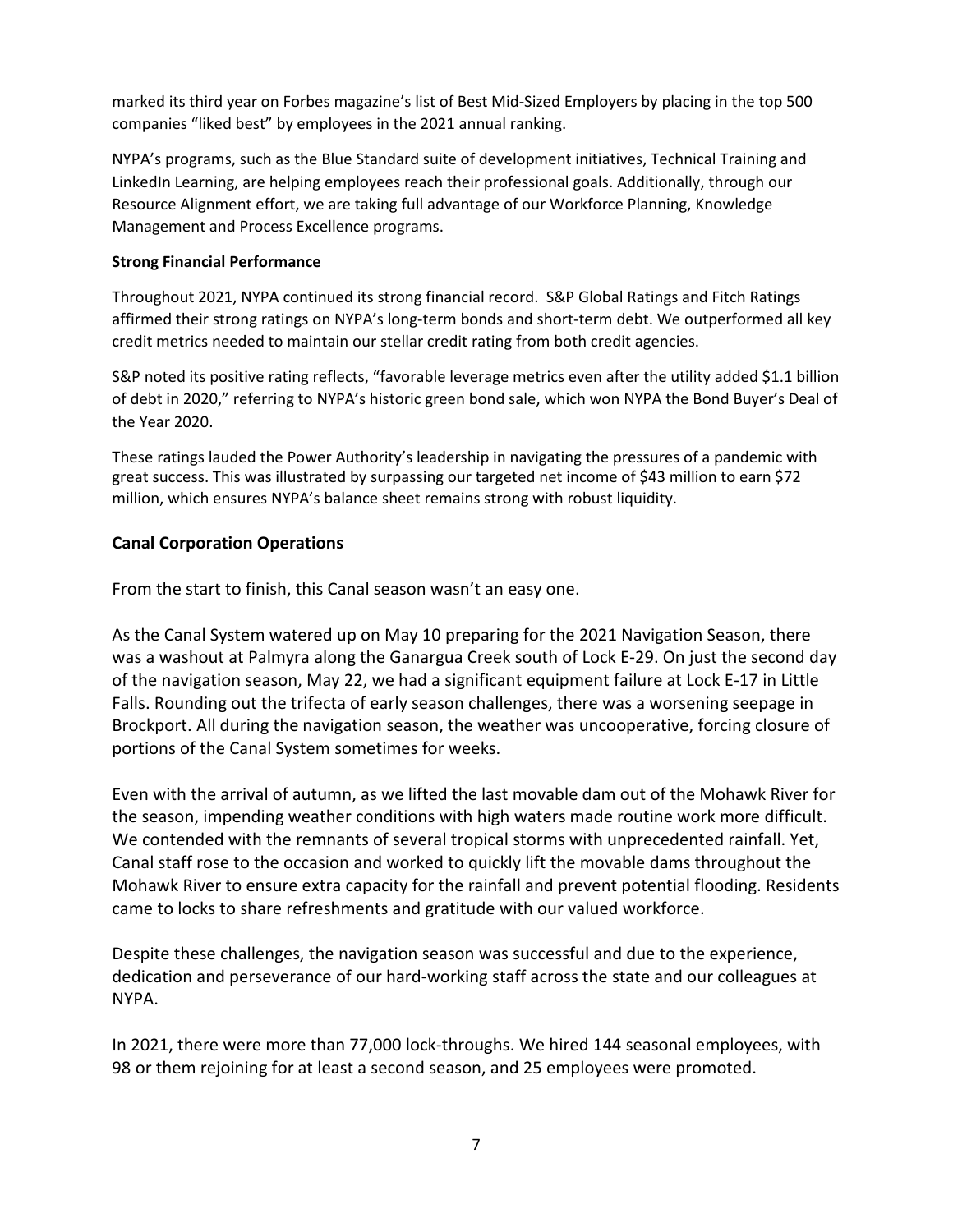### **Reimagine the Canals**

Following the successful launch of the Reimagine the Canals initiative in 2020, the program saw continued growth in 2021, helping to introduce thousands of New Yorkers to everything the New York State Canal System has to offer. Last year saw the addition of several new programs and the advancement of previously announced economic development and ecotourism projects throughout the state.

# • *Brockport Loop Pedestrian Bridge*

As the first large-scale infrastructure project to begin under the Reimagine the Canals initiative, NYPA's Board of Trustees selected SHoP Architects as the lead designer and chose Ove Arup & Partners as engineer of record on the project.

# • *Canastota Pocket Neighborhood*

Madison County officials selected Savarino Companies of Buffalo to develop the transformative "Pocket Neighborhood" project along the Old Erie Canal in Canastota, 25 miles east of Syracuse. This unique pocket neighborhood incorporates housing, mixed-use commercial space and recreational opportunities.

# • *Montezuma Wetlands Enhancement*

The environmental initiative to enhance more than 750 acres within the Northern Montezuma Wetlands Complex in Central New York was announced.

### • *On the Canals*

On the Canals was launched in 2021, following the success of last year's NY Canal Staycations program of free outdoor activities. This provides New Yorkers and nearby travelers with Canal vacation experiences. The advances in 2021 helped meet the three On the Canals goals: support local businesses and encourage new ones, introduce the Canals to a wider audience through free outdoor recreation and pilot a hospitality strategy. Visit canals.ny.gov/onthecanals/

### • *Unique Camping*

Camp Rockaway, a New York State-based outdoor high-end camping provider, managed the glamping site at Lock C-5 on the Champlain Canal in Schuylerville, offering vacationers an opportunity to experience the vast history and bucolic landscapes of one of New York's oldest canalside communities by enjoying luxury camping on the banks of the canal.

### • *Iconic Lighting*

The new LED lighting features were turned on just before the holiday season, illuminating and beautifying the Fairport Lift Bridge over the Erie Canal in Monroe County, plus two Oneida Lake lighthouses—at Brewerton in Oswego County and another at Verona Beach in Oneida County.

• Fall Fishing and Governor's Conservation Efforts in Western New York